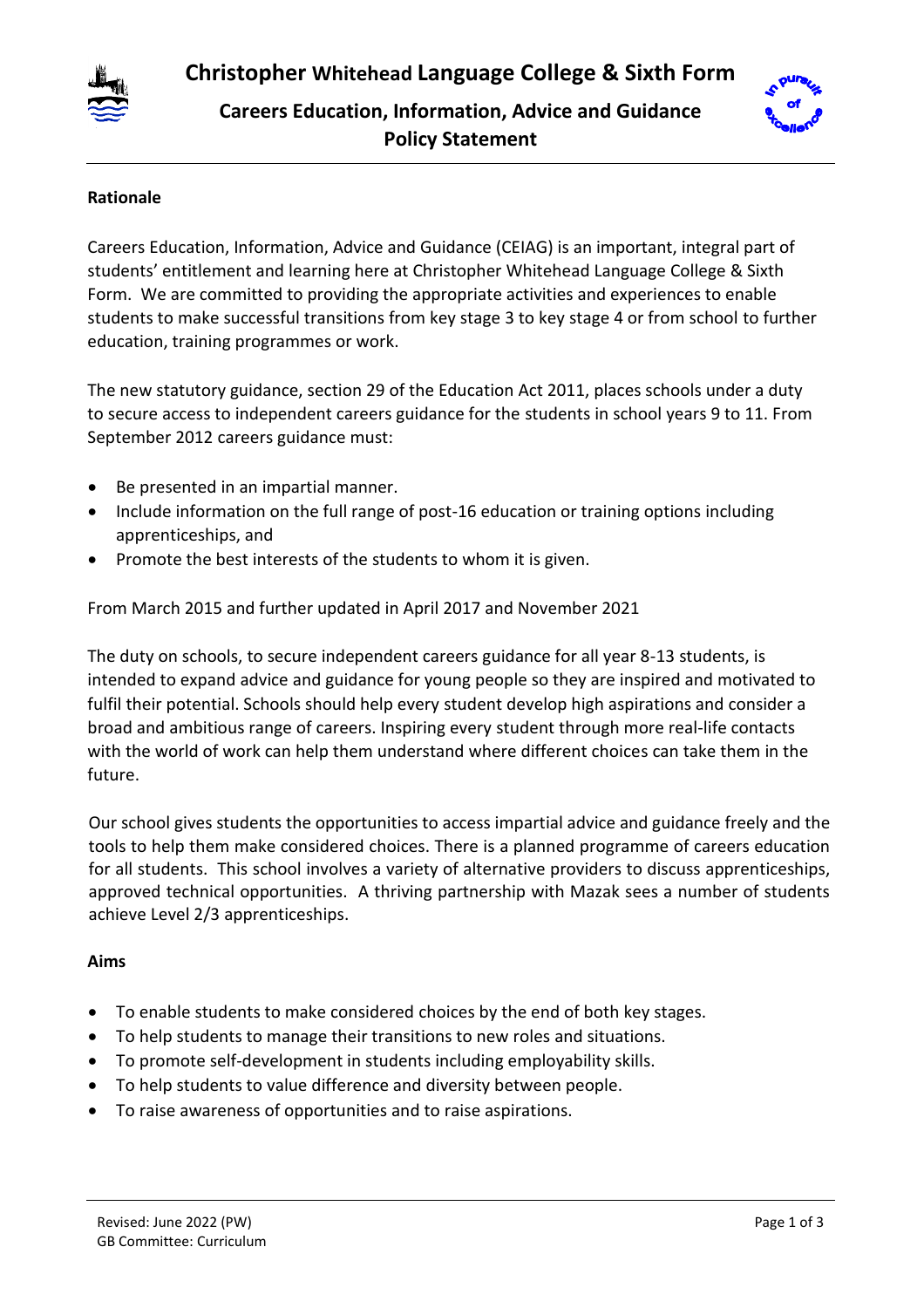## **Objectives**

- Students develop the skills to find the information they need and have access to a range of up to-date appropriate information materials.
- Specialist careers advice and guidance is available; students develop individual action plans.
- Knowledge of the different courses and opportunities is provided to students.
- Students have access to the world of work; issues of workplace stereotyping to be addressed.
- Parents, staff and governors are kept informed of relevant CEIAG issues via student/parent newsletters and bespoke assemblies.

## **CEIAG Curriculum**

- Lessons are delivered through the values and ethics lesson cycle by teams of the learning mentors with carefully developed lesson plans also delivered by a dedicated qualified Careers Advisor.
- Each year group has timetabled careers lessons appropriate to their needs, delivered by the school's careers advisor, using online research facilities as part of the lesson. Each year 11 student will have at least one individual careers appointment with the school's careers advisor.
- Each year we have a careers fair in school attended by universities, FE colleges, businesses
- and apprenticeship providers for year 11, 12 and 13 students.
- Year 10 students have taster days at local FE providers and a work experience week.
- There are "options" talks for year 8 students about their choices in KS4.
- There are also various 'Aimhigher' visits to universities.
- There is a programme of events targeted at our Higher Learning Potential students in years
- $-7-10.$
- Local employers come into school to give each year 11 student an experience of an interview situation, and there are careers breakfasts for Year 12 and 13 students given by career professionals.

## **Staff With Roles Within CEIAG**

LT leader with oversight for CEIAG Careers/Work Experience/Aimhigher Coordinator Values & Ethics Co-ordinator

All learning mentors are involved in the delivery of aspects of the careers education programme. The SENCo and Directors of Studies are a vital part of referral of students for guidance interviews with the Careers Advisor and for the tracking of individual student's progress.